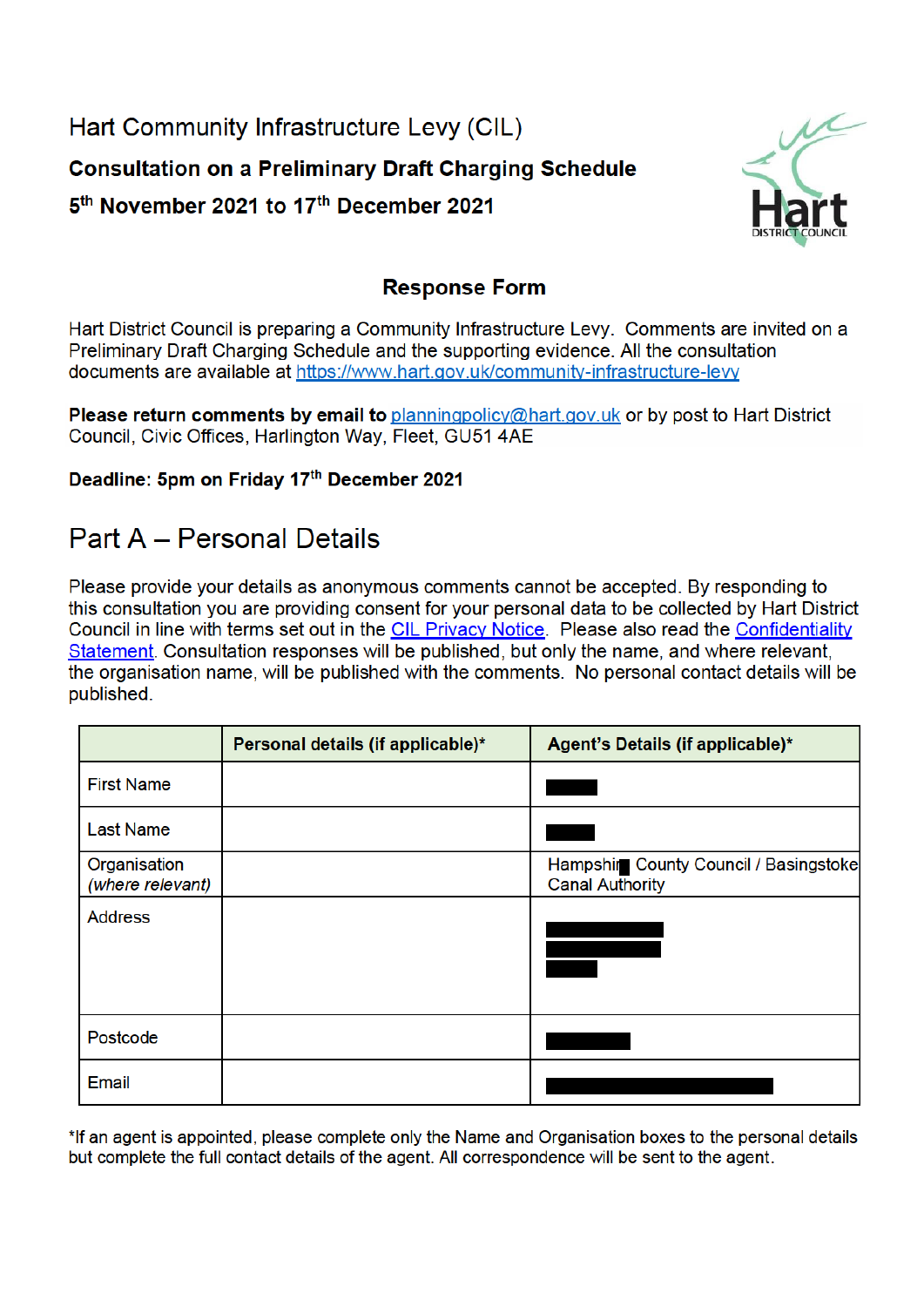# Part B – Representations

The Council is consulting on:

• Preliminary Draft Charging Schedule (setting out the proposed CIL rates)

You may also comment on the supporting evidence base:

- CIL Viability Assessment September 2021
- Hart Infrastructure Delivery Plan Update October 2021
- Infrastructure Funding Gap Assessment October 2021

#### **Your Comments**

The Basingstoke Canal Authority (BCA) is a local authority partnership that manages the day-to-day operation of the Basingstoke Canal; it was set up in 1991 by the Canal's owners (Surrey and Hampshire County Councils), six Borough and District Councils along the Canal's 32-mile course, joined in 2017 by Fleet Town Council. The partnership is advised by the Basingstoke Canal Society, Natural England and other key stakeholders.

This response is on behalf of the BCA and Hampshire County Council (in respect of its ownership of the Hart portion of the Canal).

It should be noted that the Hart Infrastructure Delivery Plan Update October 2021 refers to Canal & River Trust as being a stakeholder in the Basingstoke Canal – this is incorrect. The Basingstoke Canal is one of a small number of independent waterways in the UK not managed by Canal & River Trust, the Environment Agency, or Scottish Canals. The Basingstoke Canal is owned by Surrey and Hampshire County Councils within their jurisdictions, so reference to Canal & River Trust should be deleted. The owner and navigation authority of the Basingstoke Canal throughout Hart District is Hampshire County Council.

#### **General**

The Basingstoke Canal is one of Hart District's greatest assets and is often regarded as being one of the most attractive inland waterways in the UK. There is a largely level towpath throughout, linking Greywell in the west to Fleet in the east of the District, with onward connections to Aldershot and Woking – it is considered a greenway and linear country park. It is used for a wide range of leisure, recreation and sustainable transport uses primarily walking, cycling, boating, canoeing / paddlesports, and fishing. It is owned by the County Council as countryside for quiet recreation and in doing so provides substantial physical and mental health benefits for residents and visitors.

The BCA welcomes the commitment by Hart DC, through its Green Infrastructure Strategy, to use contributions secured from developers to improve the canal, to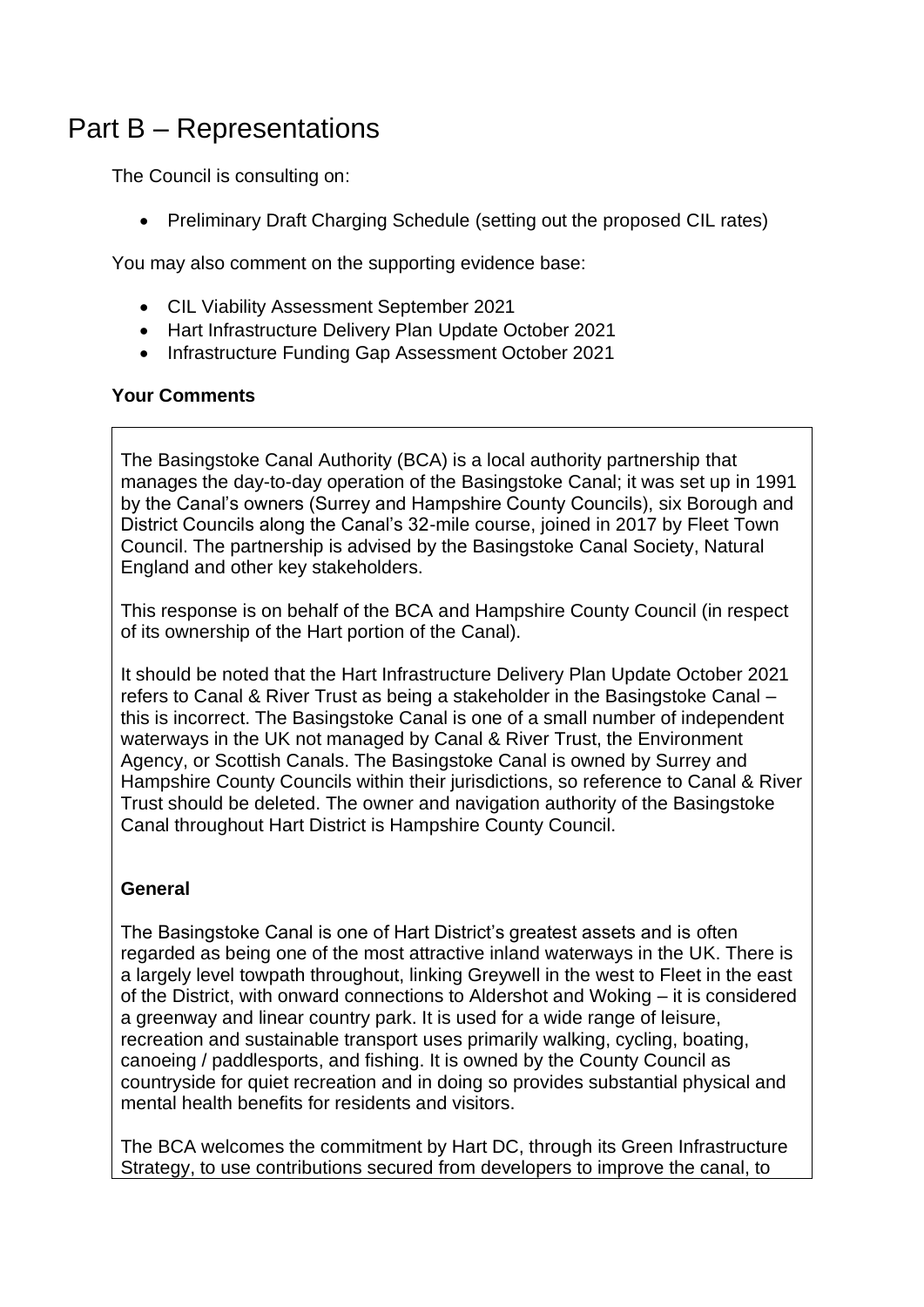enhance the contribution that the canal makes to improving access to open spaces and to provide additional opportunities for recreation. These contributions can be used very effectively to increase the attractiveness of the canal and its towpath to local residents. For example, improvements to the towpath can provide better and safer routes for walkers and cyclists (because parts of the towpath are too narrow in places) and can enhance access to local facilities such as schools, shops, and areas for recreation.

#### **Preliminary Draft Charging Schedule**

We note the intention not to charge CIL on larger sites (>400 home or sites larger than10 hectares) but to retain s106 obligations to secure funding by negotiation. We are disappointed to find that the canal has not receiving the support that we believe it merits via s106. For example, although the canal is within the scope of the 2014 section s106 policy which covers new developments "within 5000m 'as the crow flies' catchment from the Basingstoke Canal" and the "10 minute drive time (three miles) principle" detailed in the Basingstoke Canal Distance Threshold, a number of recent developments in the District do not appear to have contributed any S106 funding. For example, we see that the Hartland, Edenbrook, Queen Elizabeth Park and Netherhouse Copse developments appear to have made no financial contribution to the canal.

We are also concerned that, despite the canal forming a fundamental part of Hart's District-wide network of walking routes, no funding appears to have been made available, through the Enterprise M3 LEP, to improve the connectivity between open spaces and the wider public rights of way network in Hart. In our view, green corridors have the potential to form important links between the open spaces in the District which are essential to support wildlife and hence biodiversity. They should also be a part of the Local Nature Recovery Strategy as set out in the Nature Recovery Network (Government's 25 year Environment Plan) .

#### **Infrastructure Delivery Plan**

Hart's Green Infrastructure (LUC July 2017) talks about enhancement to the Basingstoke Canal which followed extensive consultation with multiple stakeholders including ourselves. However, the timescale is noted to be "long term" i.e. 10-20 years and this timescale and lack of clear budgets or projects is replicated in the Hart Infrastructure Delivery Plan October 2021. Whilst the Hart Infrastructure Delivery Plan details the District-Wide Proposed Infrastructure, there is no indication of which projects would be adopted especially considering the funding gap.

It is noted that all of the proposed green infrastructure the Hart Infrastructure Delivery Plan relates to improving public access. Whilst this is welcome, and necessary as a mitigation for increasing use, the canal is also designated SSSI with a generally declining trend. With an increase in public access biodiversity is likely to suffer and therefore projects to mitigate increased use of this sensitive site from a biodiversity perspective should also be considered.